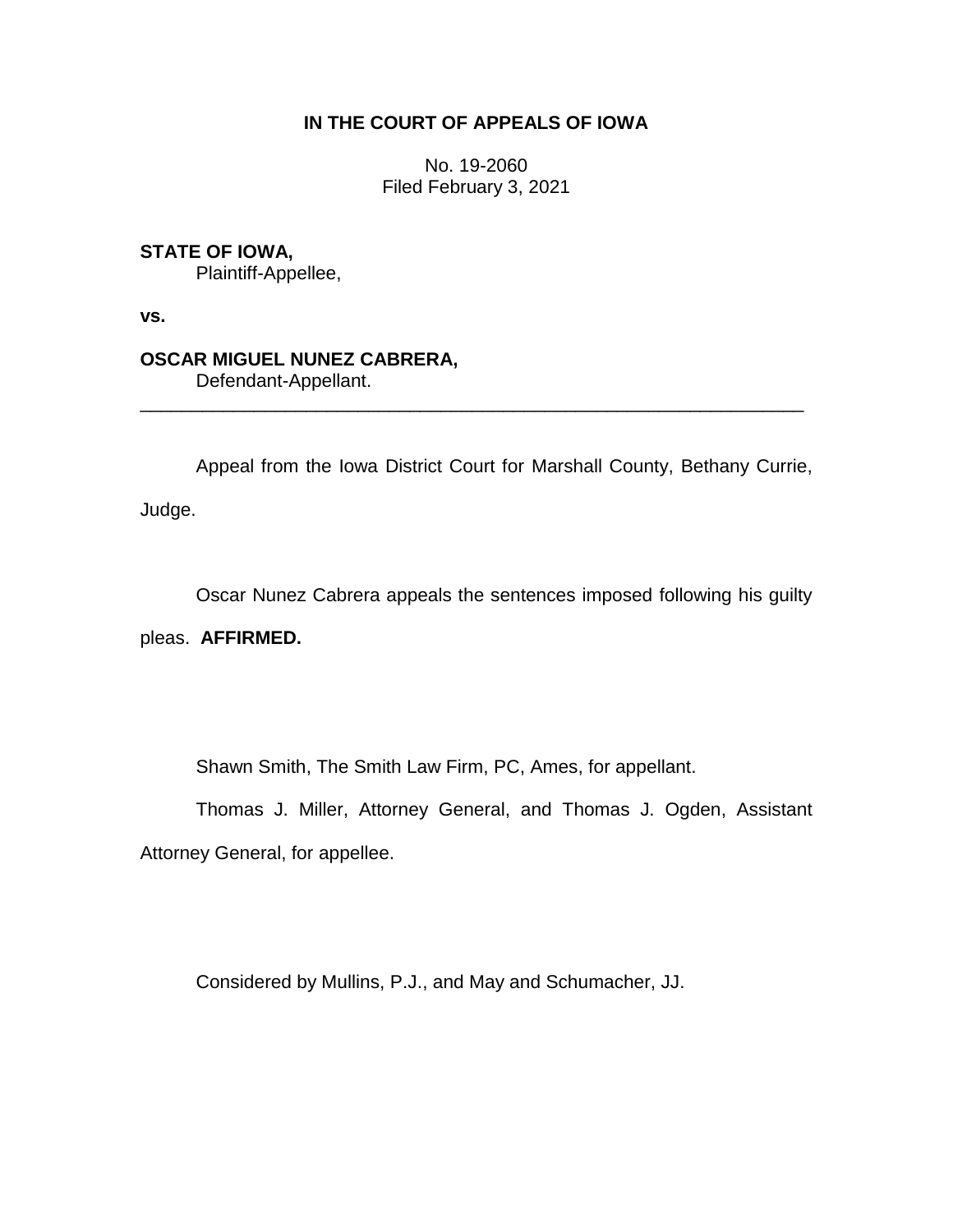#### **MULLINS, Presiding Judge.**

 $\overline{a}$ 

Oscar Nunez Cabrera appeals from the sentences entered following the district court's acceptance of *Alford*<sup>1</sup> pleas to burglary in the second degree, domestic abuse assault causing bodily injury, and stalking while subject to a protective order. He argues the district court abused its discretion in imposing the statutory maximum sentences and the sentences were grossly disproportionate to the crimes committed.

We address Cabrera's jurisdictional argument before our discussion of the merits. Cabrera appealed his sentences for crimes charged in a felony case. In a footnote of his appellate brief, Cabrera asked this court to also consider the sentences imposed for crimes contained in a separate aggravated-misdemeanor case. The latter case is admittedly not listed on the notice of appeal. Cabrera argues this court has authority to consider the additional sentences "because the sentences were pronounced simultaneously." While this case was pending, another panel of this court addressed the aggravated-misdemeanor claims in a separate appeal and affirmed that sentence. *See generally State v. Nunez Cabrera*, No. 19-2058, 2020 WL 5650606 (Iowa Ct. App. Sept. 23, 2020). We will not address the claims again. In addition, Cabrera does not forward an argument in relation to his sentences in the aggravated-misdemeanor case, so we deem any such argument waived. *See* Iowa R. App. P. 6.903(2)(g)(3). We proceed to the merits of the appeal related only to the sentences entered in the felony case.

2

<sup>1</sup> *See North Carolina v. Alford*, 400 U.S. 25, 37 (1970) ("An individual accused of [a] crime may voluntarily, knowingly, and understandingly consent to the imposition of a prison sentence even if he [or she] is unwilling or unable to admit his [or her] participation in the acts constituting the crime.").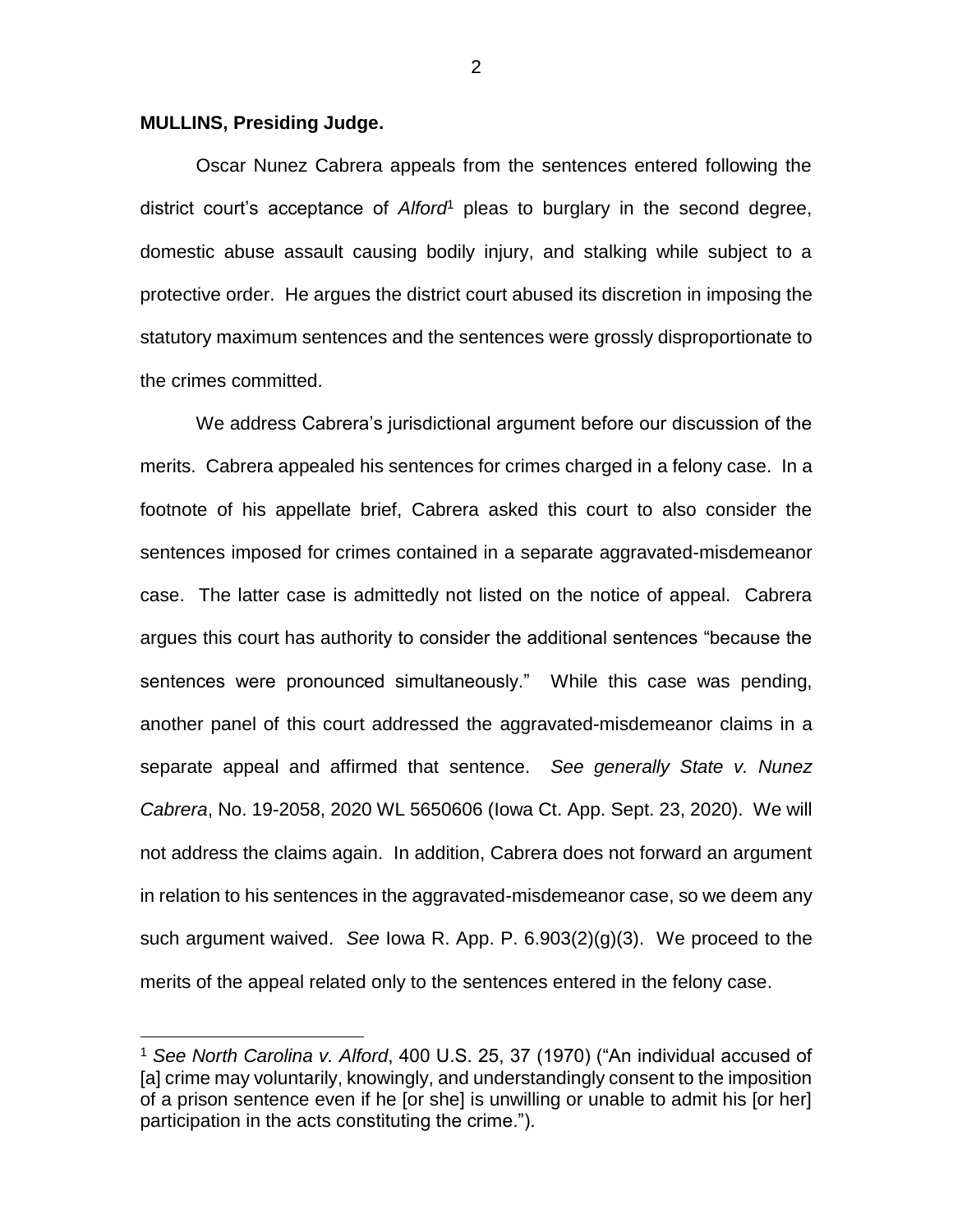Our review of Cabrera's first claim is for abuse of discretion. *See State v. Pappas*, 337 N.W.2d 490, 493 (Iowa 1983). "An abuse will not be found 'unless the defendant shows that such discretion was exercised on grounds or for reasons clearly untenable or to an extent clearly unreasonable.'" *Id.* (quoting *State v. Morrison*, 323 N.W.2d 254, 256 (Iowa 1982)). "An abuse of discretion is rarely found when sentence is imposed within the statutory maximum unless (1) the trial court fails to exercise its discretion or (2) the trial court considers inappropriate matters in determining what sentence to impose." *Id.* at 494 (internal citations omitted). Our review on the gross-disproportionality claim is de novo. *See State v. Oliver*, 812 N.W.2d 636, 639 (Iowa 2012).

Cabrera argues the district court abused its discretion in imposing the maximum sentences on all charges. He also argues it abused its discretion in ordering that the burglary and domestic-assault sentences would run concurrently and that they would run consecutively to the sentence for stalking while subject to a protective order. Cabrera alleges the district court failed to adequately state the reasons for imposing the sentence and that his lack of prior criminal history and substance-abuse issues are mitigating circumstances. The district court made the following statements during the sentencing hearing:

In selecting this particular sentence for you, I have considered your age, your education, your limited prior criminal history, your employment, your family circumstances, the nature of the offenses committed and the harm to the victims, whether a weapon or force was used in the commission of the offenses, the need to protect the community, the State's recommendation, your attorney's recommendations, the presentence investigation report recommendation, your statement made here today, your character, propensities, needs, and potential for rehabilitation, the need to deter you and others similarly situated from committing offenses of this nature.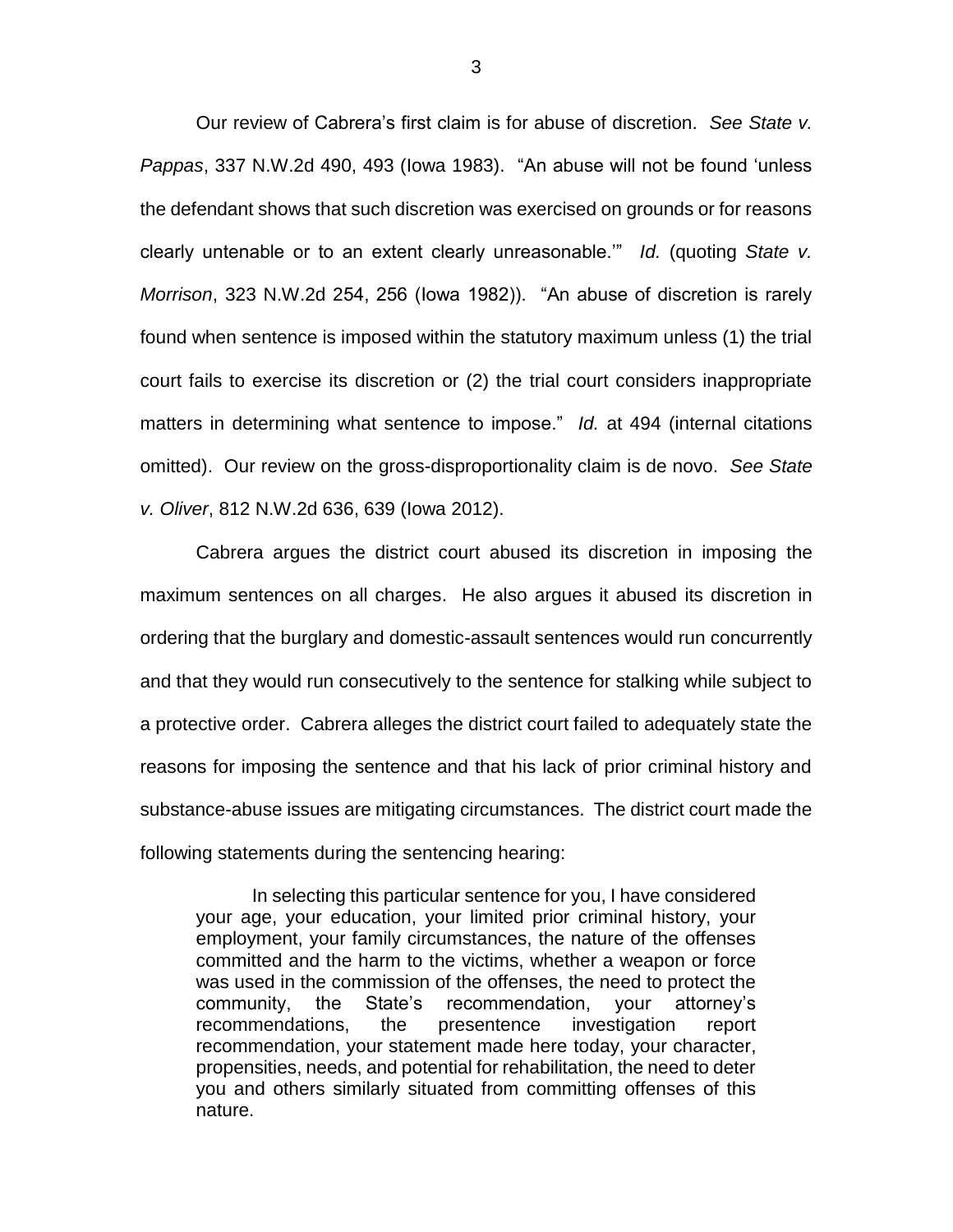. . . . Sir, I understand your attorney's argument that probation is appropriate because you really do have a relatively limited criminal history. This does not appear to be in character for you if you're looking at your previous criminal history. However, looking at the offenses and the relatively short amount of time in between each of them and the repeated contacts and attempts to terrorize [the protected person], I don't believe that a suspended sentence is appropriate. I think that your rehabilitative needs are best served by a period of incarceration. The sentences that I have imposed—some will run concurrently, and some will run consecutively to each other. . . . I find that appropriate because the offenses were committed on different dates. As reflected in the presentence investigation report, you have not accepted responsibility for your offenses, and at the time of the guilty plea hearing, you entered Alford pleas which, again, don't show any acceptance of responsibility on your part for you actions.

Our review of the record reveals the district court made an extensive statement of its reasons for Cabrera's sentence. It specifically noted Cabrera's limited criminal history and that the crimes appeared to be out of character. We find the district court exercised its discretion properly and not for reasons clearly untenable or to an extent clearly unreasonable. *See Pappas*, 337 N.W.2d at 493.

We now turn to the gross-disproportionality claim. Our inquiry uses a threestep test. *State v. Propps*, 897 N.W.2d 91, 103 (Iowa 2017). "The first step in this analysis is a threshold question, and if the first step is not satisfied, we need not proceed to steps two and three." *Id.* We must first "determine whether [the] sentence leads to the inference that it was grossly disproportionate." *Id.*

First, we give substantial deference to the legislature when it establishes punishments for certain crimes. Second, "it is rare that a sentence will be so grossly disproportionate to the crime as to satisfy the threshold inquiry and warrant further review." Third, a recidivist offender is more culpable than a first-time offender and therefore more deserving of a longer sentence. Last, a case can have unique features that may "converge to generate a high risk of potential gross disproportionality" and so we must consider the unique facts of the case.